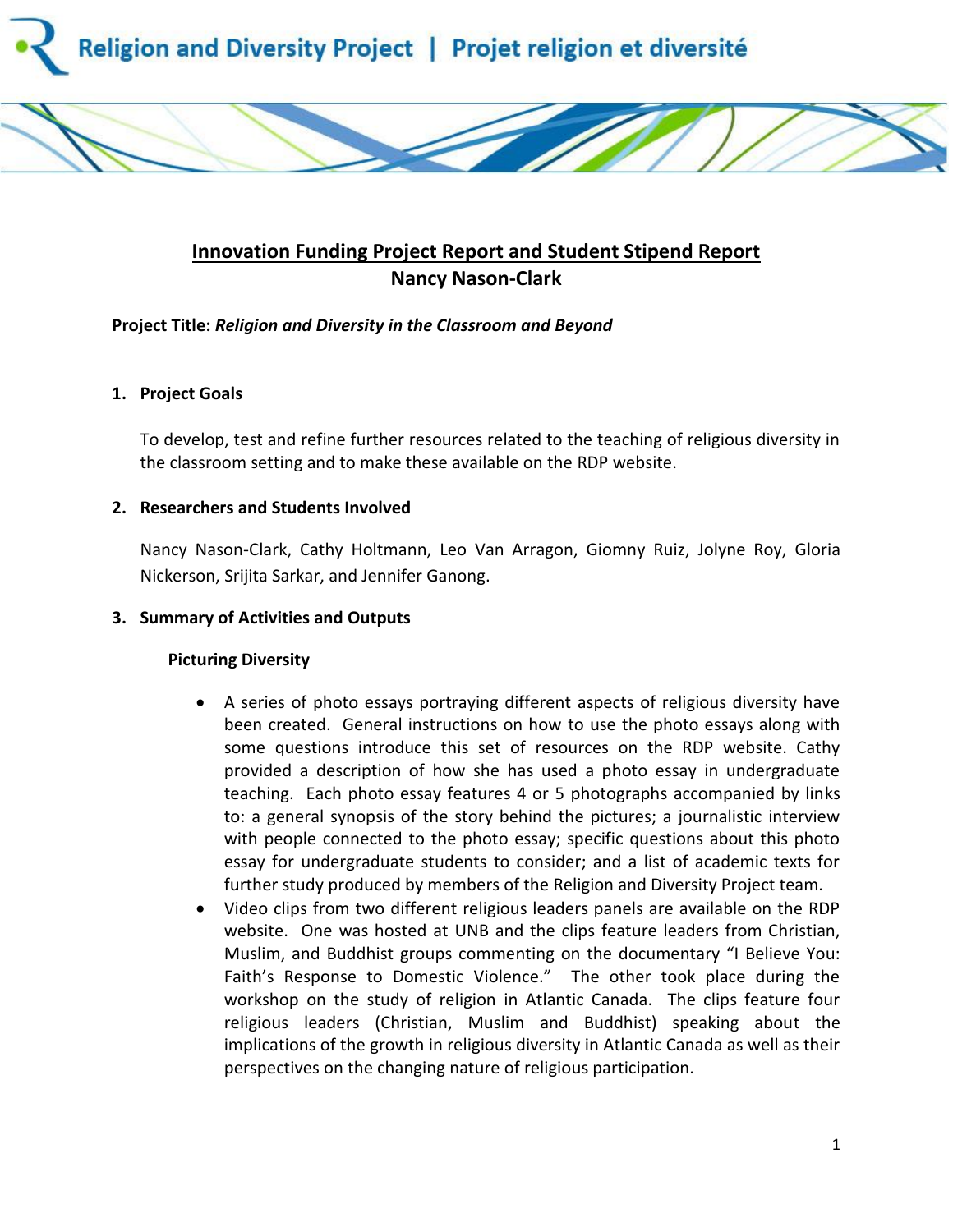

- A "how to" guide for organizing a religious leaders forum was created along with a list of reasons why this is an effective teaching and learning activity.
- The photo essays were featured in a Visual Sociology exhibit at the annual meeting of the Canadian Sociological Association during Congress 2015 at the University of Ottawa.
- Gloria Nickerson and Jolyne Roy presented their paper, "Visualizing diversity: lessons from exploring photo-essays of lived religion," based on the photo essays they helped to create at the Canadian Sociological Association during Congress 2015 at the University of Ottawa.
- A paper based on a photo essay, "There but Not There: Picturing Religion and Family Violence," has been accepted for presentation (by Cathy and Nancy) at the annual meeting of the Society for the Scientific Study of Religion in October 2015.

#### **Teaching Diversity**

- A bibliography in French and English on Islam and Domestic Violence was added to the "Tools" section of the RDP website.
- A video features doctoral candidate Jolyne Roy from the Sociology Department at UNB speaks about her experiences in creating the bibliography and how that led to changes in her undergraduate teaching.
- Jolyne presented a paper based on her work at the workshop on the study of religion in Atlantic Canada in 2014.
- Videos and a "guide for teachers" were developed by Leo Van Arragon featuring scholars from the Living with Religious Diversity conference held in Delhi, India in 2013. The topics include: liberal secularism and the basis for democracy and human rights; religion as a basis for both hegemonic power and for language of resistance; and plurality and pluralism.
- Giomny H. Ruiz Fernandez has shared some of the resources he has used in teaching about Islamophobia in undergraduate courses, including an exercise which uses an advertisement to focus student thinking about the ban on minarets in Switzerland; and a video clip from a film that raises awareness about stereotypes concerning Muslims.
- Religious Mapping is an undergraduate student project developed by Kim Knott at the University of Leeds. The program is now under the direction of Melanie Prideaux and there is a link on the RDP website to a video introducing the activity and links to the project requirements. Dr. Prideaux has indicated her willingness to pair up with a Canadian university and mentor/advise someone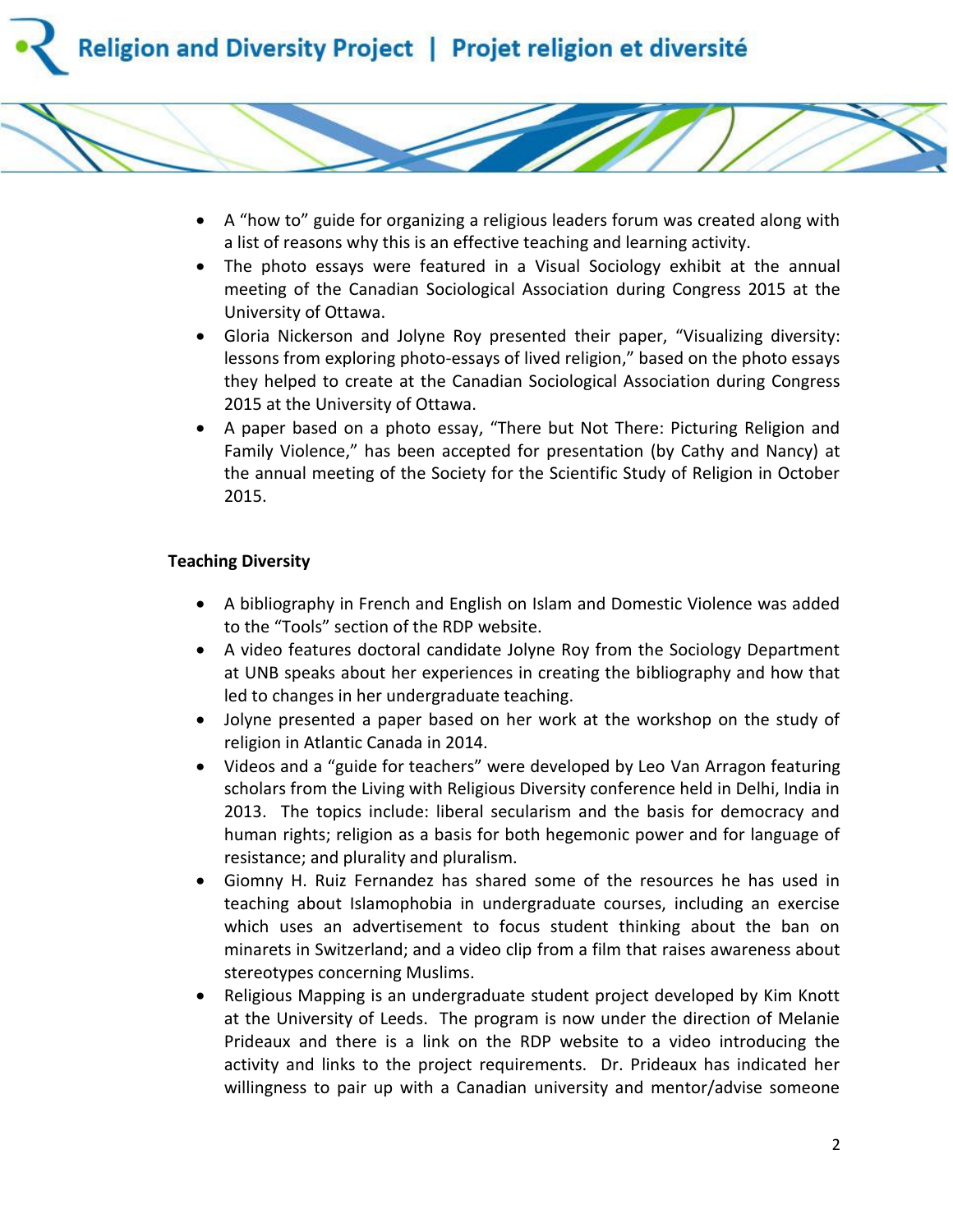



interested in carrying out this activity. The Religious Mapping teaching resource includes a list of Kim Knott's publications that refer to religious mapping and the community religions project as well as links to websites that she produced based on research on immigrants and religion in the UK.

- Ken Derry from the University of Toronto shared resources from a course he developed with colleagues on teaching about method and theory in religion.
- Cathy and Tess Campeau facilitated a workshop on using the online teaching resources from the website at the RDP team meeting in Ottawa in May 2015.

### **Linking Classrooms**

- A "How to" Guide for Organising a Linking Classrooms Seminar was developed for the RDP website as well as document providing reasons why this is a useful learning activity.
- A report and pictures from the joint seminar took place between Nancy Nason-Clark's graduate class in the Sociology Department at the University of New Brunswick and Pamela Dickey Young's undergraduate honours class at Queen's University in November 2013 is on the website.
- A report and pictures of the joint seminar that took place between Sam Reimer's undergraduate students at Crandall University and Cathy Holtmann's undergraduate students at University of Saskatchewan in February 2015 is on the RDP website.

## **4. Additional Work in Progress**

Like many projects, there was so much enthusiasm about certain aspects of this work that our deliverables will extend well beyond the expiration of the monies from the RDP. There will be several additional photo essays (including one that is based on Nancy's book *Men Who Batter*  (authored with Barbara Fisher-Townsend; Oxford, New York, 2015) and another that looks at how some religious groups offer lodging and food to co-religionists as they travel across the country). In both of these cases, we are exploring innovative ideas (like student creative design competitions to highlight research work; or the use of stained glass imagery to evoke connection and interest in data) to engage students in the study of religious diversity.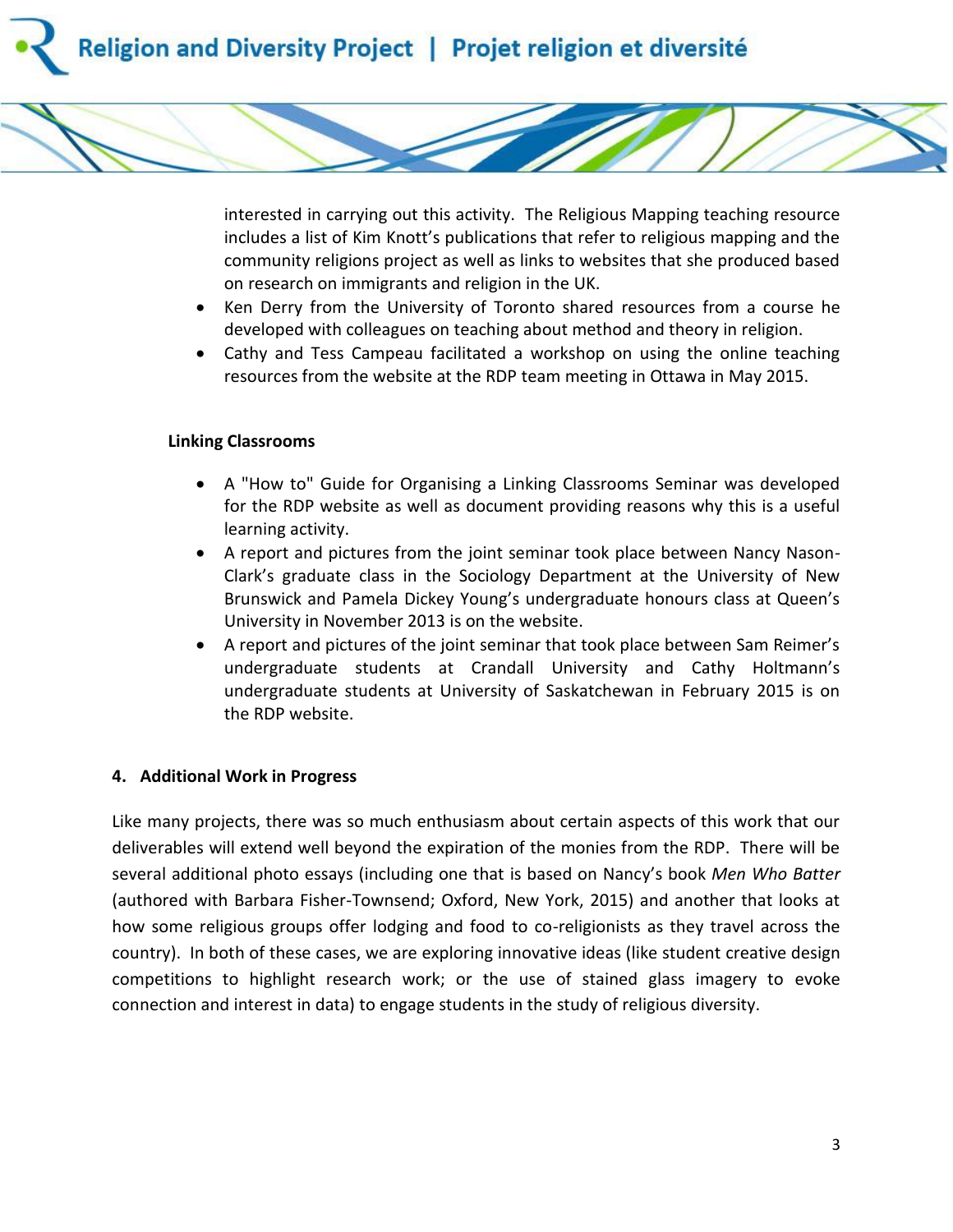

#### **5. Finances**

| <b>Breakdown of Expenses</b>          |            |                                                                                                                       |                                             |                                                                                                                           |
|---------------------------------------|------------|-----------------------------------------------------------------------------------------------------------------------|---------------------------------------------|---------------------------------------------------------------------------------------------------------------------------|
| <b>Student Funding</b>                |            |                                                                                                                       |                                             |                                                                                                                           |
|                                       | Amount     | Name                                                                                                                  | <b>Dates</b>                                | Project                                                                                                                   |
| <b>Student Assistantships</b>         |            |                                                                                                                       |                                             |                                                                                                                           |
| Graduate student                      | \$2,246.02 | Srijita Sarkar (USask)                                                                                                | Oct. $14-$<br>Dec. 18,<br>2014              | Links to the<br>literature for<br>photo essays,<br>Linking<br>Classrooms<br>with Crandall                                 |
| Undergraduate student                 | \$2,057.68 | Jennifer Ganong                                                                                                       | April 27-<br>July 31,<br>2015               | Updating<br>religion and<br>violence<br>teaching<br>resources                                                             |
| <b>Research Funding</b>               |            |                                                                                                                       |                                             |                                                                                                                           |
|                                       | Amount     | Project                                                                                                               | <b>Dates</b>                                | Specifics**                                                                                                               |
| <b>Funding for Research</b><br>Travel | \$486.02   | Picturing Diversity - initial<br>phase                                                                                | Oct. $31 -$<br>Nov. 4,<br>2013              | Cathy<br>Holtmann<br>elicits input<br>from RDP<br>team<br>members,<br>research<br>associates and<br>graduate<br>students. |
|                                       | \$627.78   | Workshop for the study of<br>religion in Atlantic Canada                                                              | May 20-21,<br>2014                          | Cathy<br>Holtmann,<br>Nancy Nason-<br>Clark and<br>Jolyne Roy                                                             |
| <b>Funding for Research Costs</b>     | \$1,886.00 | Religious Leaders Panels<br>(UNB and SMU) and lunch<br>for workshop on the study<br>of religion in Atlantic<br>Canada | April 10,<br>2014 and<br>May 20-21,<br>2014 | Video<br>recording and<br>editing; lunch<br>for<br>participants<br>and religious<br>leaders                               |
| Funding for                           | \$1600.00  | Photo essays                                                                                                          | April 2013-                                 | Denise Rowe,                                                                                                              |